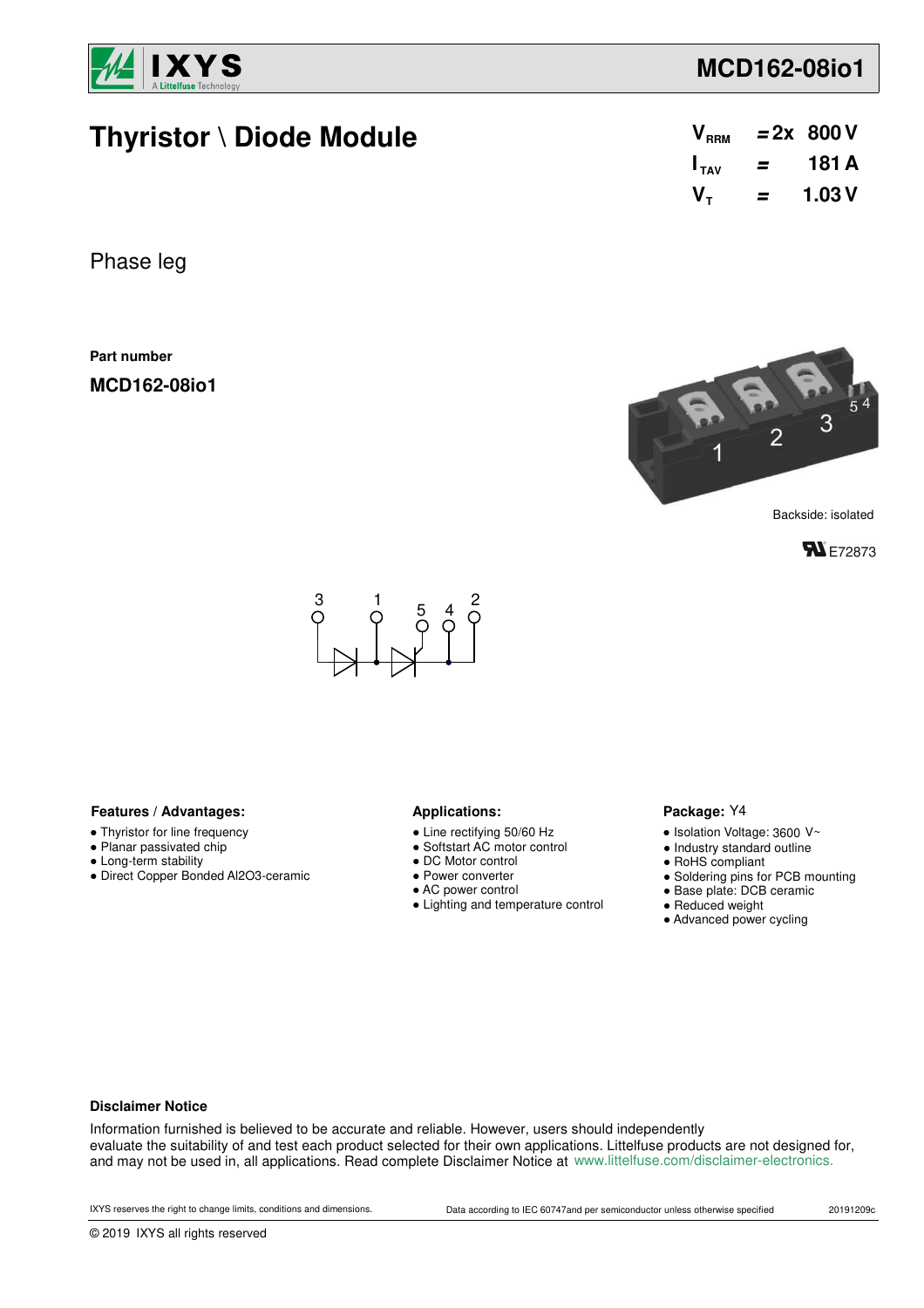

| <b>Rectifier</b>           |                                                      |                                                                            |                           |      | Ratings |       |                   |
|----------------------------|------------------------------------------------------|----------------------------------------------------------------------------|---------------------------|------|---------|-------|-------------------|
| Symbol                     | <b>Definition</b>                                    | <b>Conditions</b>                                                          |                           | min. | typ.    | max.  | <b>Unit</b>       |
| $V_{\text{RSM/DSM}}$       | max. non-repetitive reverse/forward blocking voltage |                                                                            | $T_{VJ} = 25^{\circ}C$    |      |         | 900   | V                 |
| $V_{\tiny\text{RRM/DRM}}$  | max. repetitive reverse/forward blocking voltage     |                                                                            | $T_{VJ} = 25^{\circ}C$    |      |         | 800   | $\vee$            |
| $I_{R/D}$                  | reverse current, drain current                       | $V_{R/D} = 800 V$                                                          | $T_{VJ} = 25^{\circ}C$    |      |         | 300   | μA                |
|                            |                                                      | $V_{R/D} = 800 V$                                                          | $T_{VJ} = 125^{\circ}C$   |      |         | 10    | mA                |
| $V_T$                      | forward voltage drop                                 | $I_T = 150 A$                                                              | $T_{VJ} = 25^{\circ}C$    |      |         | 1.09  | $\vee$            |
|                            |                                                      | $I_T = 300 A$                                                              |                           |      |         | 1.25  | $\vee$            |
|                            |                                                      | $I_T = 150 A$                                                              | $T_{VJ} = 125$ °C         |      |         | 1.03  | $\sf V$           |
|                            |                                                      | $I_T = 300 A$                                                              |                           |      |         | 1.25  | $\vee$            |
| I <sub>TAV</sub>           | average forward current                              | $T_c = 85^{\circ}$ C                                                       | $T_{V1} = 125^{\circ}C$   |      |         | 181   | Α                 |
| $I_{T(RMS)}$               | <b>RMS</b> forward current                           | 180° sine                                                                  |                           |      |         | 300   | A                 |
| $V_{\tau_0}$               | threshold voltage                                    | for power loss calculation only                                            | $T_{V,1} = 125^{\circ}C$  |      |         | 0.88  | $\vee$            |
| r <sub>T</sub>             | slope resistance                                     |                                                                            |                           |      |         | 1.15  | mΩ                |
| $R_{thJC}$                 | thermal resistance junction to case                  |                                                                            |                           |      |         | 0.155 | K/W               |
| $R_{thCH}$                 | thermal resistance case to heatsink                  |                                                                            |                           |      | 0.07    |       | K/W               |
| $P_{\text{tot}}$           | total power dissipation                              |                                                                            | $T_c = 25^{\circ}C$       |      |         | 645   | W                 |
| $I_{TSM}$                  | max. forward surge current                           | $t = 10$ ms; (50 Hz), sine                                                 | $T_{V,I} = 45^{\circ}C$   |      |         | 6.00  | kA                |
|                            |                                                      | $t = 8,3$ ms; (60 Hz), sine                                                | $V_{\rm R} = 0 V$         |      |         | 6.48  | kA                |
|                            |                                                      | $t = 10$ ms; (50 Hz), sine                                                 | $T_{VJ} = 125^{\circ}C$   |      |         | 5.10  | kA                |
|                            |                                                      | $t = 8,3$ ms; (60 Hz), sine                                                | $V_{\rm B} = 0 V$         |      |         | 5.51  | kA                |
| $ ^{2}t$                   | value for fusing                                     | $t = 10$ ms; (50 Hz), sine                                                 | $T_{VJ} = 45^{\circ}C$    |      |         | 180.0 | kA <sup>2</sup> S |
|                            |                                                      | $t = 8,3$ ms; (60 Hz), sine                                                | $V_{\rm R} = 0 V$         |      |         | 174.7 | kA <sup>2</sup> s |
|                            |                                                      | $t = 10$ ms; (50 Hz), sine                                                 | $T_{VJ} = 125^{\circ}C$   |      |         | 130.1 | kA <sup>2</sup> s |
|                            |                                                      | $t = 8,3$ ms; (60 Hz), sine                                                | $V_{\rm R} = 0 V$         |      |         | 126.3 | kA <sup>2</sup> s |
| $C_{J}$                    | junction capacitance                                 | $V_B = 400V$ f = 1 MHz                                                     | $T_{VJ} = 25^{\circ}C$    |      | 273     |       | pF                |
| $P_{GM}$                   | max. gate power dissipation                          | $t_{p} = 30 \,\mu s$                                                       | $T_c = 125^{\circ}C$      |      |         | 120   | W                 |
|                            |                                                      | $t_{\rm p} = 500 \,\mu s$                                                  |                           |      |         | 60    | W                 |
| $P_{\text{GAV}}$           | average gate power dissipation                       |                                                                            |                           |      |         | 8     | W                 |
| $(di/dt)_{cr}$             | critical rate of rise of current                     | $T_{vJ} = 125 \degree C$ ; f = 50 Hz                                       | repetitive, $I_T = 540$ A |      |         | 150   | $A/\mu s$         |
|                            |                                                      | $t_P$ = 200 $\mu$ s; di <sub>G</sub> /dt = 0.5 A/ $\mu$ s; -               |                           |      |         |       |                   |
|                            |                                                      | $I_{G} = 0.5A; V = \frac{2}{3} V_{DRM}$                                    | non-repet., $I_T = 180$ A |      |         |       | 500 $A/\mu s$     |
| $(dv/dt)_{cr}$             | critical rate of rise of voltage                     | $V = \frac{2}{3} V_{DBM}$                                                  | $T_{VJ} = 125^{\circ}C$   |      |         | 1000  | $V/\mu s$         |
|                            |                                                      | $R_{GK} = \infty$ ; method 1 (linear voltage rise)                         |                           |      |         |       |                   |
| $V_{GT}$                   | gate trigger voltage                                 | $V_D = 6 V$                                                                | $T_{VJ} = 25^{\circ}C$    |      |         | 2.5   | $\vee$            |
|                            |                                                      |                                                                            | $T_{VJ} = -40^{\circ}C$   |      |         | 2.6   | $\vee$            |
| $I_{GT}$                   | gate trigger current                                 | $V_D = 6 V$                                                                | $T_{VJ} = 25^{\circ}C$    |      |         | 150   | mA                |
|                            |                                                      |                                                                            | $T_{VJ} = -40$ °C         |      |         | 200   | mA                |
| $\mathbf{V}_{\texttt{GD}}$ | gate non-trigger voltage                             | $V_{D} = \frac{2}{3} V_{DBM}$                                              | $T_{VJ} = 125$ °C         |      |         | 0.2   | $\vee$            |
| $I_{GD}$                   | gate non-trigger current                             |                                                                            |                           |      |         | 10    | mA                |
| IL.                        | latching current                                     | $t_{0} = 30 \text{ }\mu\text{s}$                                           | $T_{V,I} = 25^{\circ}C$   |      |         | 300   | mA                |
|                            |                                                      | $I_G = 0.5 A$ ; di <sub>G</sub> /dt = 0.5 A/µs                             |                           |      |         |       |                   |
| I <sub>H</sub>             | holding current                                      | $V_D = 6 V R_{GK} = \infty$                                                | $T_{VJ} = 25 \degree C$   |      |         | 200   | mA                |
| $t_{gd}$                   | gate controlled delay time                           | $V_{D} = \frac{1}{2} V_{DRM}$                                              | $T_{VJ} = 25^{\circ}C$    |      |         | 2     | μs                |
|                            |                                                      | $I_G = 0.5A$ ; di <sub>G</sub> /dt = 0.5 A/µs                              |                           |      |         |       |                   |
| $t_q$                      | turn-off time                                        | $V_R = 100 V$ ; $I_T = 300A$ ; $V = \frac{2}{3} V_{DRM}$ $T_{VJ} = 100 °C$ |                           |      | 150     |       | μs                |
|                            |                                                      | di/dt = 10 A/µs dv/dt = 20 V/µs $t_p = 200 \mu s$                          |                           |      |         |       |                   |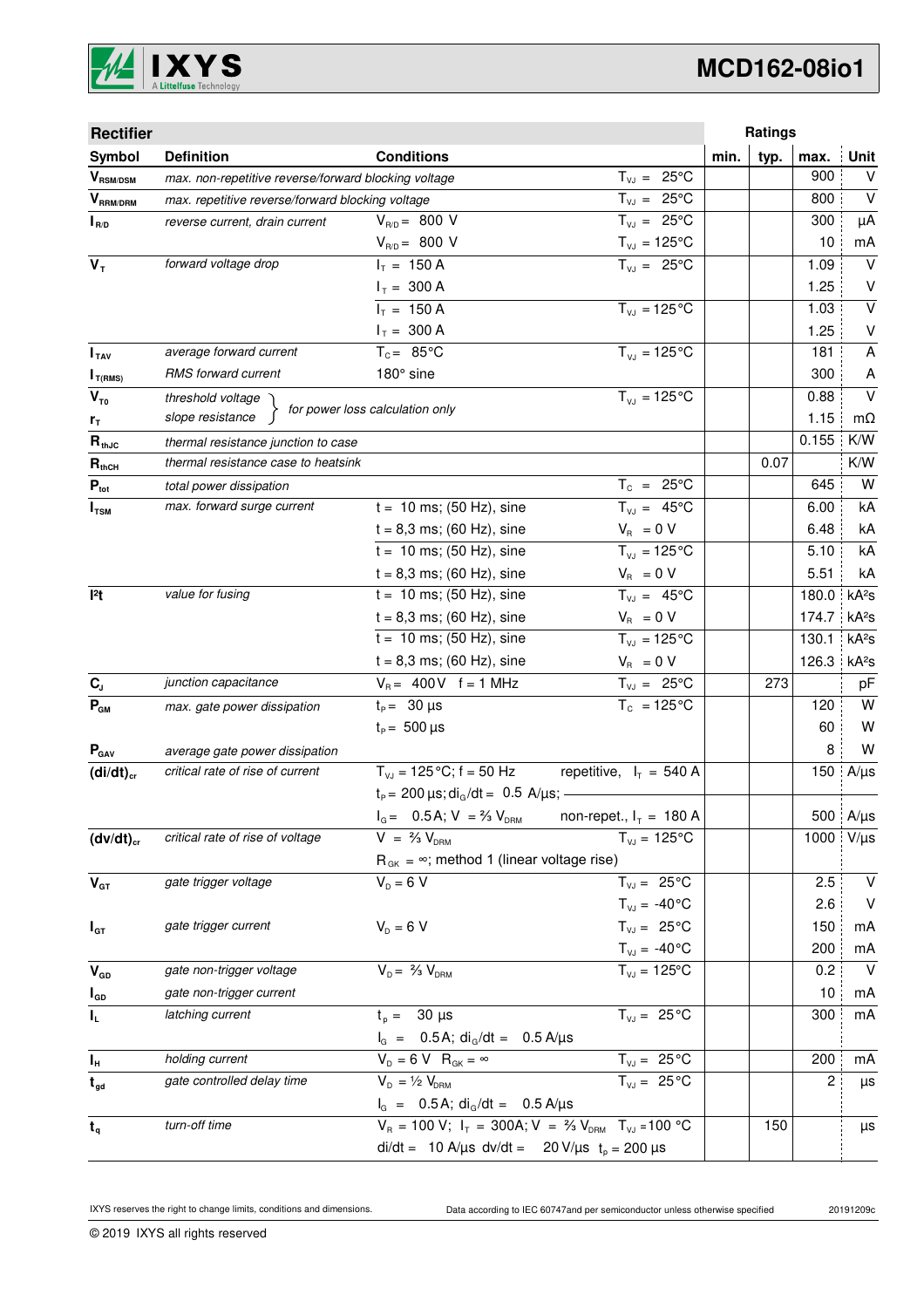

| Package                   | Υ4                           |                                                              |                            |      |      |      | <b>Ratings</b> |      |  |
|---------------------------|------------------------------|--------------------------------------------------------------|----------------------------|------|------|------|----------------|------|--|
| Symbol                    | <b>Definition</b>            | <b>Conditions</b>                                            |                            |      | min. | typ. | max.           | Unit |  |
| <b>I</b> <sub>RMS</sub>   | <b>RMS</b> current           | per terminal                                                 |                            |      |      |      | 300            | A    |  |
| $T_{\nu J}$               | virtual junction temperature |                                                              |                            |      | -40  |      | 125            | °C   |  |
| $T_{op}$                  | operation temperature        |                                                              |                            |      | -40  |      | 100            | °C   |  |
| $\mathsf{T}_{\text{stg}}$ | storage temperature          |                                                              |                            |      | -40  |      | 125            | °C   |  |
| Weight                    |                              |                                                              |                            |      |      | 150  |                | g    |  |
| $M_{\rm{D}}$              | mounting torque              |                                                              |                            |      | 2.25 |      | 2.75           | Nm   |  |
| $M_{\tau}$                | terminal torque              |                                                              |                            |      | 4.5  |      | 5.5            | Nm   |  |
| $d_{\mathsf{Spp/App}}$    |                              | creepage distance on surface   striking distance through air | terminal to terminal       | 14.0 | 10.0 |      |                | mm   |  |
| $d_{\text{sph/Apb}}$      |                              |                                                              | terminal to backside       | 16.0 | 16.0 |      |                | mm   |  |
| v<br><b>ISOL</b>          | <i>isolation</i> voltage     | $= 1$ second                                                 |                            |      | 3600 |      |                | V    |  |
|                           |                              | $t = 1$ minute                                               | 50/60 Hz, RMS; IsoL ≤ 1 mA |      | 3000 |      |                | ٧    |  |

| <b>DIXYS SA</b><br>Circuit<br>Date Code (DC)<br>yywwAA<br>Production |             |  |
|----------------------------------------------------------------------|-------------|--|
|                                                                      |             |  |
| Index (PI)<br>Lot.No: xxxxxx                                         | Part Number |  |

Data Matrix: part no. (1-19), DC + PI (20-25), lot.no.# (26-31), blank (32), serial no.# (33-36)

| Orderina | Ordering<br>. Number | Marking on<br>Product | Deliverv Mode | Quantity | Code No.        |
|----------|----------------------|-----------------------|---------------|----------|-----------------|
| Standard | MCD162-08io1         | MCD162-08io1          | Box           |          | 100005<br>≀∠ບບວ |

|                     | <b>Equivalent Circuits for Simulation</b> |                  | * on die level | $T_{V,1} = 125^{\circ}C$ |
|---------------------|-------------------------------------------|------------------|----------------|--------------------------|
| $I - (V_0)$         | $R_0$                                     | <b>Thyristor</b> |                |                          |
| $V_{0 \text{ max}}$ | threshold voltage                         | 0.88             |                |                          |
| $R_{0 \text{ max}}$ | slope resistance *                        | 0.8              |                | mΩ                       |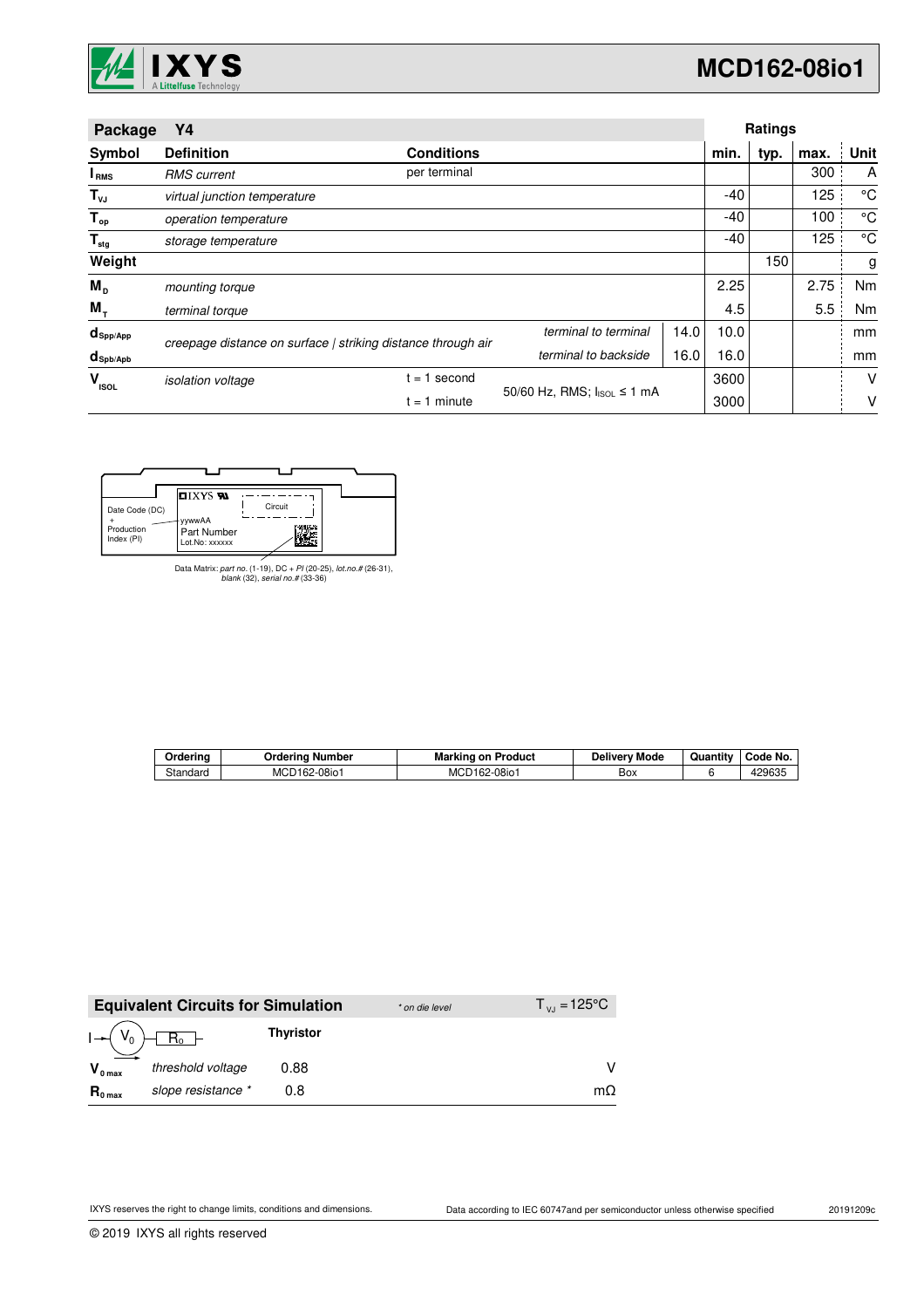

 **Outlines Y4**



|      | <b>MIN</b> | <b>MAX</b> | <b>MIN</b> | <b>MAX</b> |
|------|------------|------------|------------|------------|
| Dim. | [mm]       | [mm]       | [inch]     | [inch]     |
| a    | 30.0       | 30.6       | 1.181      | 1.205      |
| b    | typ. 0.25  |            | typ. 0.010 |            |
| Ċ    | 64.0       | 65.0       | 2.520      | 2.559      |
| d    | 6.5        | 7.0        | 0.256      | 0.275      |
| ė    | 4.9        | 5.1        | 0.193      | 0.201      |
| f    | 28.6       | 29.2       | 1.126      | 1.150      |
| g    | 7.3        | 7.7        | 0.287      | 0.303      |
| h    | 93.5       | 94.5       | 3.681      | 3.720      |
| Ť    | 79.5       | 80.5       | 3.130      | 3.169      |
| j    | 4.8        | 5.2        | 0.189      | 0.205      |
| k    | 33.4       | 34.0       | 1.315      | 1.339      |
| I    | 16.7       | 17.3       | 0.657      | 0.681      |
| m    | 22.7       | 23.3       | 0.894      | 0.917      |
| n    | 22.7       | 23.3       | 0.894      | 0.917      |
| 0    | 14.0       | 15.0       | 0.551      | 0.591      |
| p    | typ. 10.5  |            | typ. 0.413 |            |
| r    | 1.8        | 2.4        | 0.071      | 0.041      |

Optional accessories for modules

Keyed gate/cathode twin plugs with wire length = 350 mm, gate = white, cathode = red<br>Type ZY 180L (L = Left for pin pair 4/5) UL758, style 3751





 $C-C(1:1)$ 



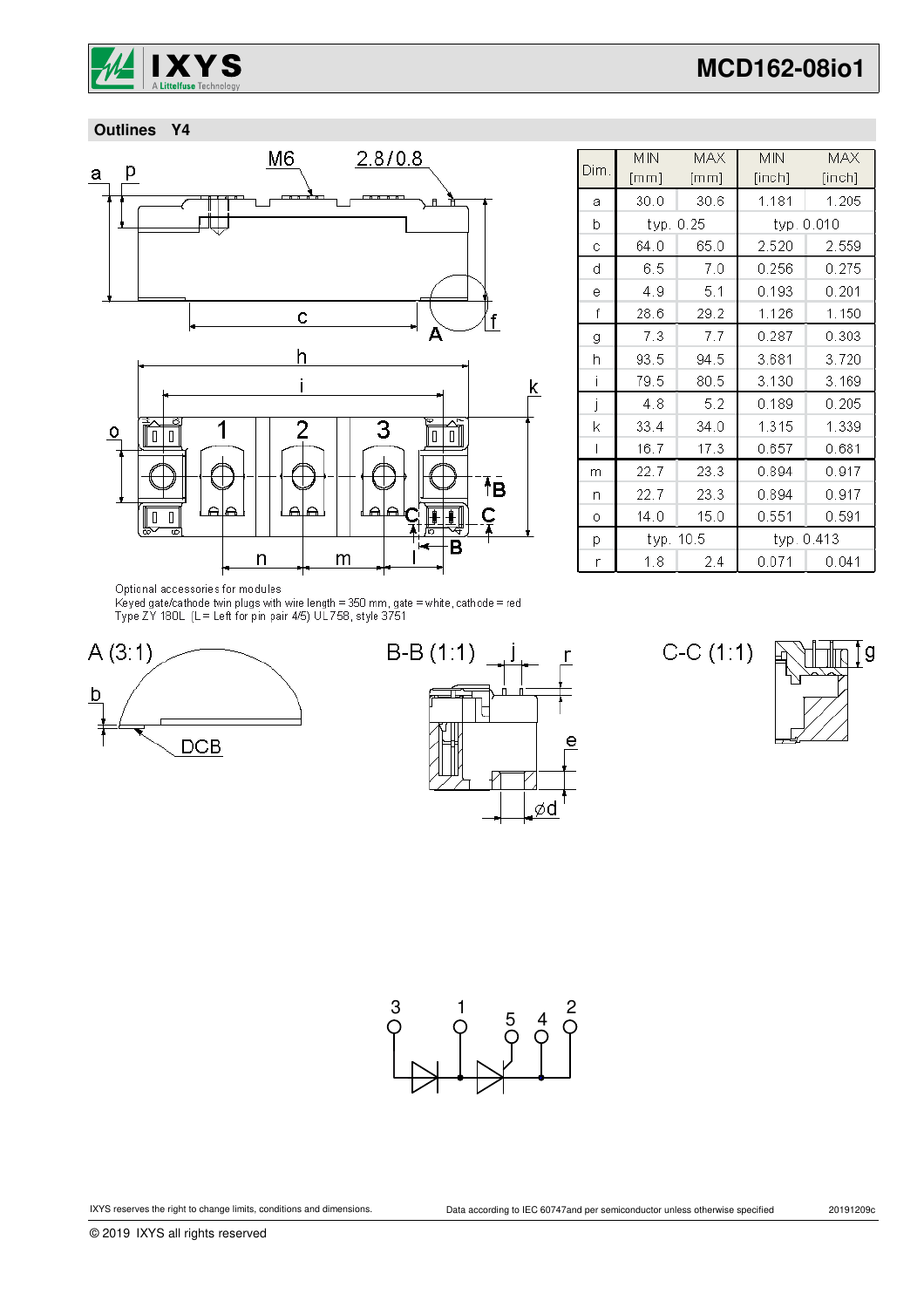

.<br>.180° sin .....<br>120° Л. 60° 30° JL

DC

### **Thyristor**



I FSM: Crest value, t: duration







Fig. 4 Power dissipation vs. on-state current & ambient temperature (per thyristor or diode)



Fig. 6 Three phase rectifier bridge: Power dissipation versus direct output current and ambient temperature



 $T_C$  [°C]

at case temperature

0 25 50 75 100 125 150

 $I_{TAVM}$ 

[A]

Fig. 5 Gate trigger characteristics





© 2019 IXYS all rights reserved